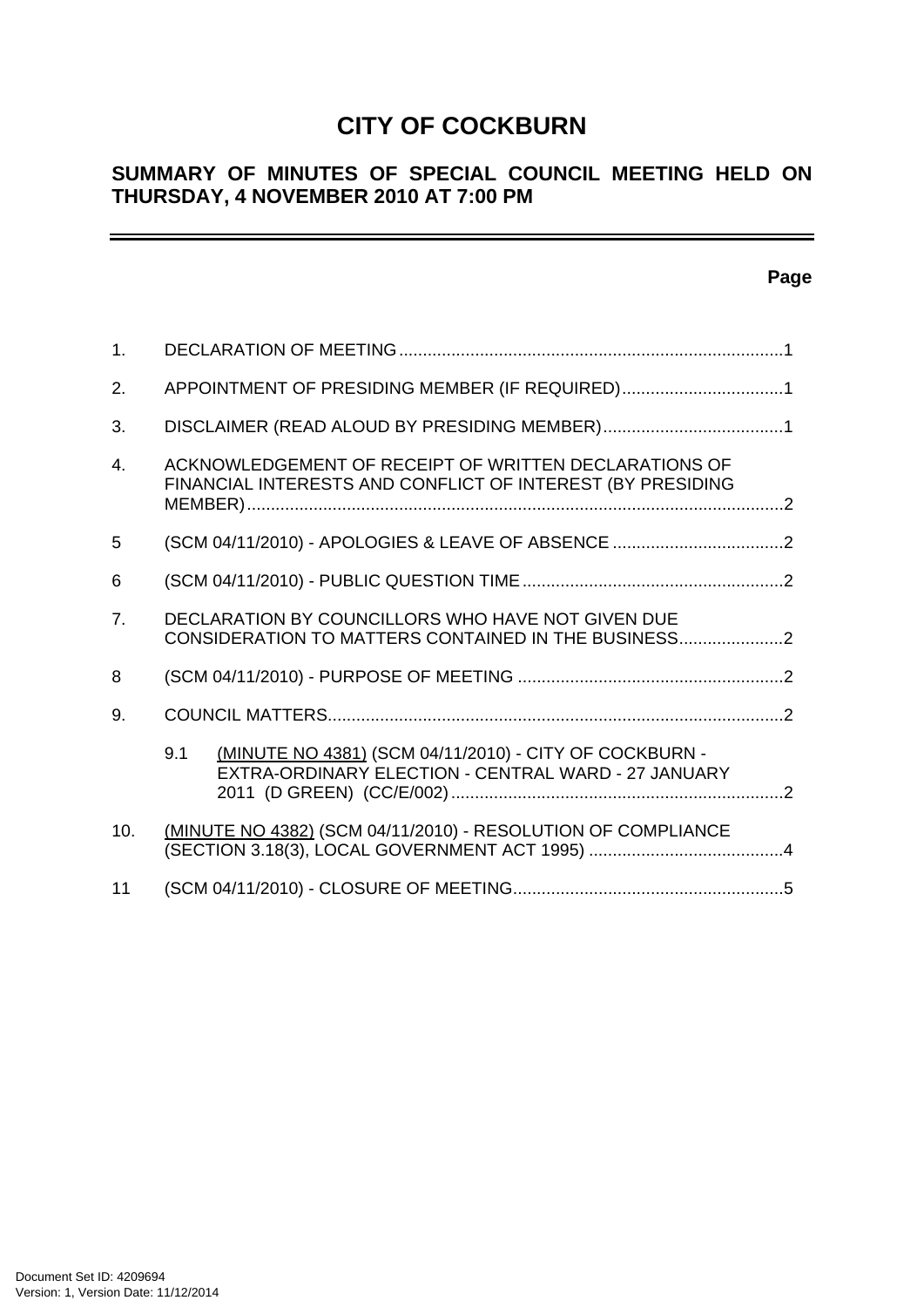Document Set ID: 4209694<br>Version: 1, Version Date: 11/12/2014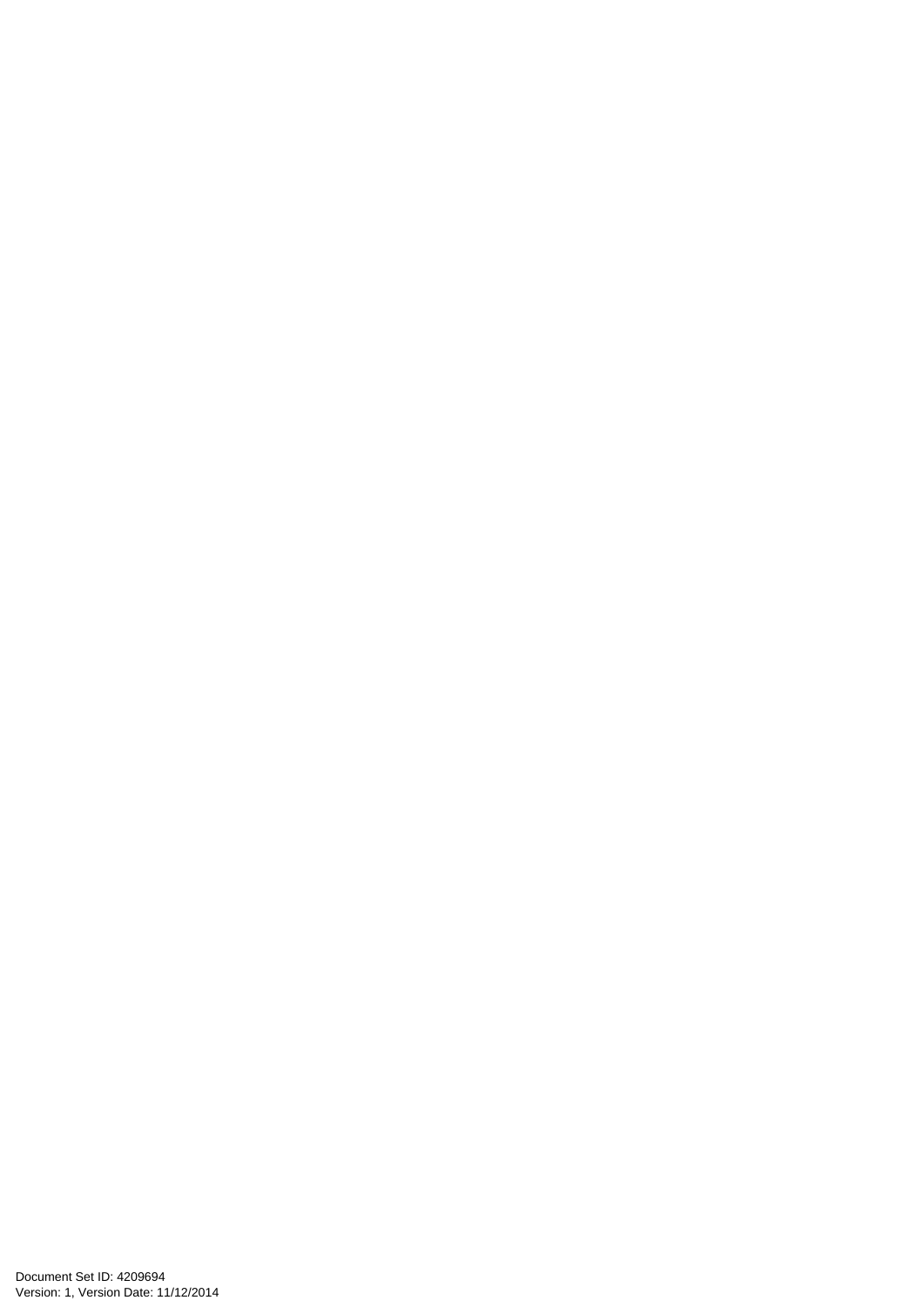# **CITY OF COCKBURN**

## <span id="page-2-0"></span>**MINUTES OF SPECIAL COUNCIL MEETING HELD ON THURSDAY, 4 NOVEMBER 2010 AT 7:00 PM**

#### **PRESENT:**

### **ELECTED MEMBERS**

| Mayor        |
|--------------|
| Deputy Mayor |
| Councillor   |
| Councillor   |
| Councillor   |
| Councillor   |
| Councillor   |
| Councillor   |
|              |

#### **IN ATTENDANCE**

| Mr S. Cain   | $\sim$ 100 $\mu$ | <b>Chief Executive Officer</b>                  |
|--------------|------------------|-------------------------------------------------|
| Mr D. Green  | $\sim$ 100 $\mu$ | Director, Administration & Community Services   |
| Mrs B. Pinto | $\sim$ $\sim$    | PA-Directors, Fin. & Corp. Serv./Admin. & Comm. |
|              |                  | Serv.                                           |

#### **1. DECLARATION OF MEETING**

The Presiding Member declared the meeting open at 7.00 pm.

#### **2. APPOINTMENT OF PRESIDING MEMBER (If required)**

Nil.

#### **3. DISCLAIMER (Read aloud by Presiding Member)**

Members of the public, who attend Council Meetings, should not act immediately on anything they hear at the Meetings, without first seeking clarification of Council's position. Persons are advised to wait for written advice from the Council prior to taking action on any matter that they may have before Council.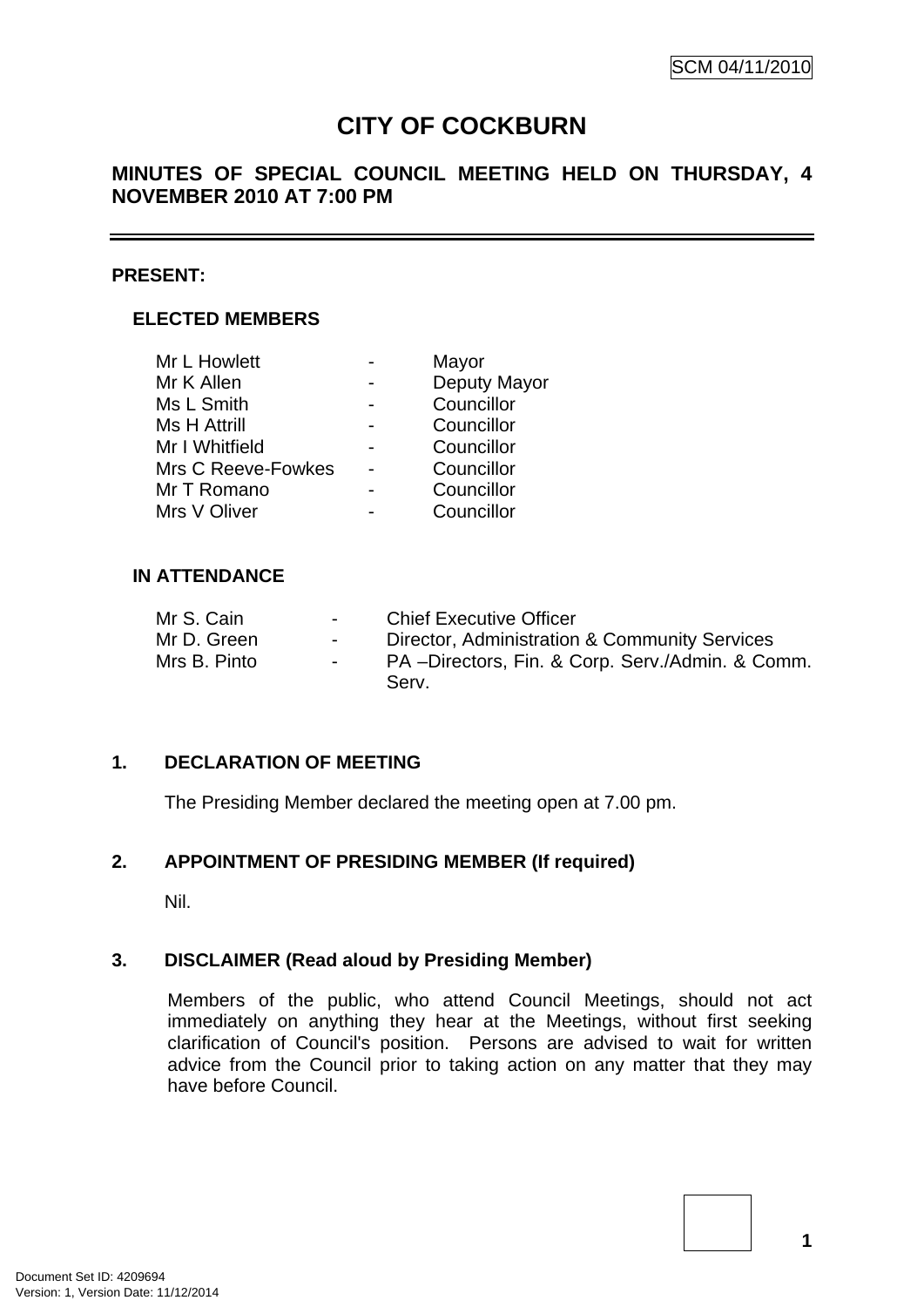### <span id="page-3-0"></span>**4. ACKNOWLEDGEMENT OF RECEIPT OF WRITTEN DECLARATIONS OF FINANCIAL INTERESTS AND CONFLICT OF INTEREST (by Presiding Member)**

Nil

## **5 (SCM 04/11/2010) - APOLOGIES & LEAVE OF ABSENCE**

Clr S Limbert - Apology

## **6 (SCM 04/11/2010) - PUBLIC QUESTION TIME**

## **Dan Scherr, Coogee**

*Agenda Item 9.1 – Extra-Ordinary Election – Central Ward – 27 January 2011* 

- Q1 When do nominations open and close for this Election?
- A1 Nominations open on 14 December 2010 and close on 21 December 2010. Information relative to the Election will be mailed to residents in the Central Ward after the closing date for nominations.

#### **7. DECLARATION BY COUNCILLORS WHO HAVE NOT GIVEN DUE CONSIDERATION TO MATTERS CONTAINED IN THE BUSINESS**

Nil

## **8 (SCM 04/11/2010) - PURPOSE OF MEETING**

The purpose of the meeting is to appoint the Western Australian Electoral Commissioner to be responsible for the conduct of the extra-ordinary election to be held for the Central Ward of the City of Cockburn on 27 January 2011 and to decide to conduct the election by postal ballot.

## **9. COUNCIL MATTERS**

### **9.1 (MINUTE NO 4381) (SCM 04/11/2010) - CITY OF COCKBURN - EXTRA-ORDINARY ELECTION - CENTRAL WARD - 27 JANUARY 2011 (D GREEN) (CC/E/002)**

**RECOMMENDATION** That Council:

(1) declare, in accordance with Section 4.20(4) of the Local Government Act, 1995, the Electoral Commissioner to be responsible for the conduct of the extra-ordinary election to be

**2**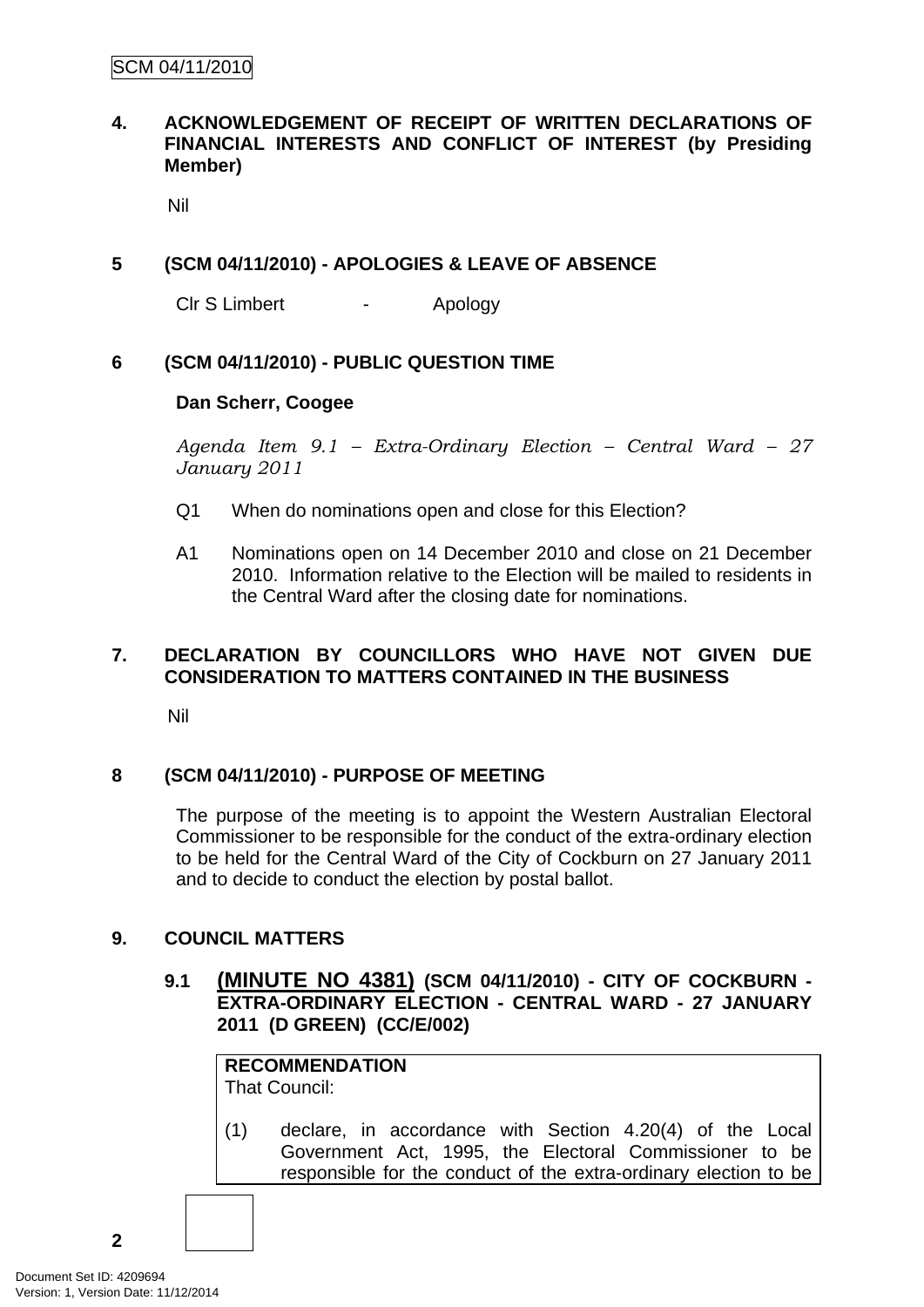held for the Central Ward of the City of Cockburn on 27 January 2011; and

(2) decide, in accordance with Section 4.61(2) of the Local Government Act, 1995, that the method of conducting the election will be by postal ballot.

**TO BE CARRIED BY AN ABSOLUTE MAJORITY OF COUNCIL**

#### **COUNCIL DECISION**

MOVED Deputy Mayor K Allen SECONDED Clr I Whitfield that the recommendation be adopted.

# **CARRIED BY ABSOLUTE MAJORITY OF COUNCIL 8/0**

#### **Background**

By letter received on 14 October 2010, Clr Robyn O'Brien tendered her resignation as a Councillor for the Central Ward of the City of Cockburn, which would have expired on 19 October 2013. Subsequently, Mayor Howlett nominated 27 January 2011, as the date for the holding of an extra-ordinary election to fill the vacancy, pursuant to Section 4.9(1)(a) of the Local Government Act, 1995.

#### **Submission**

To declare the Electoral Commissioner to be responsible for the conduct of the election and decide that it be conducted as a postal election.

#### **Report**

Council considered the matter of appointing the Electoral Commissioner for the ordinary, extra-ordinary and any other polls of electors to be held in conjunction with the elections, at its October Ordinary Council Meeting as well as holding these election by postal ballot.

As the extra-ordinary vacancy created by the resignation of Clr O'Brien falls outside this timeframe, Council is required to make these declarations separately in this instance.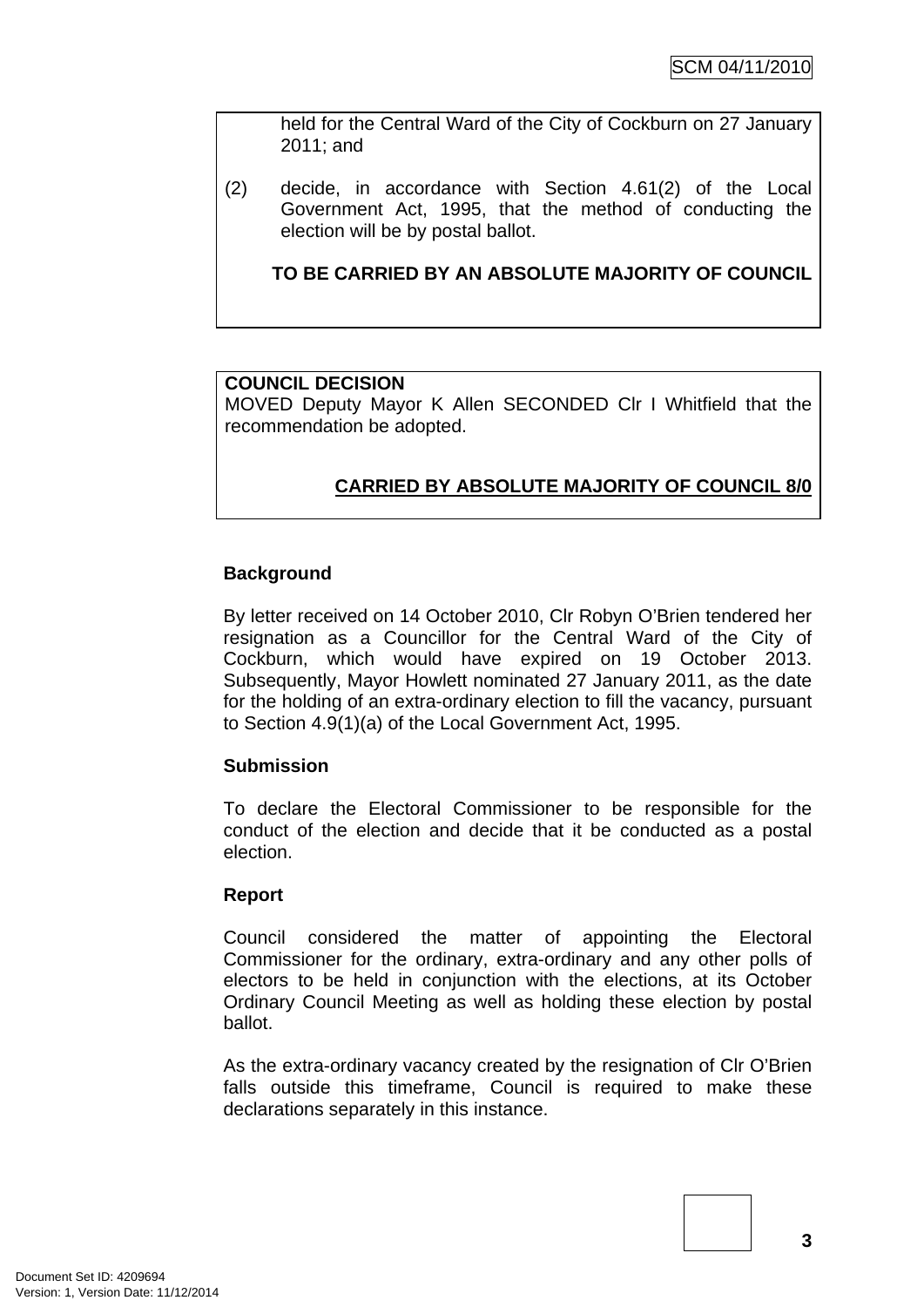### <span id="page-5-0"></span>**Strategic Plan/Policy Implications**

#### **Governance Excellence**

• To conduct Council business in open public forums and to manage Council affairs by employing publicly accountable practices.

#### **Budget/Financial Implications**

Approximately \$20,000 is required within the Governance (Elections) Account to cover costs associated with the election.

#### **Legal Implications**

Part 4 of the Local Government Act 1995, and the Local Government (Elections) Regulations, 1997, (as amended) refer.

#### **Community Consultation**

N/A

#### **Attachment(s)**

N/A

**Advice to Proponent(s)/Submissioners** 

N/A

**Implications of Section 3.18(3) Local Government Act, 1995**

Nil.

## **10. (MINUTE NO 4382) (SCM 04/11/2010) - RESOLUTION OF COMPLIANCE (SECTION 3.18(3), LOCAL GOVERNMENT ACT 1995)**

## **RECOMMENDATION**

That Council is satisfied that resolutions carried at this Meeting and applicable to items concerning Council provided services and facilities, are:-

- (1) integrated and co-ordinated, so far as practicable, with any provided by the Commonwealth, the State or any public body;
- (2) not duplicated, to an extent Council considers inappropriate, services or facilities as provided by the Commonwealth, the State or any other body or person, whether public or private; and